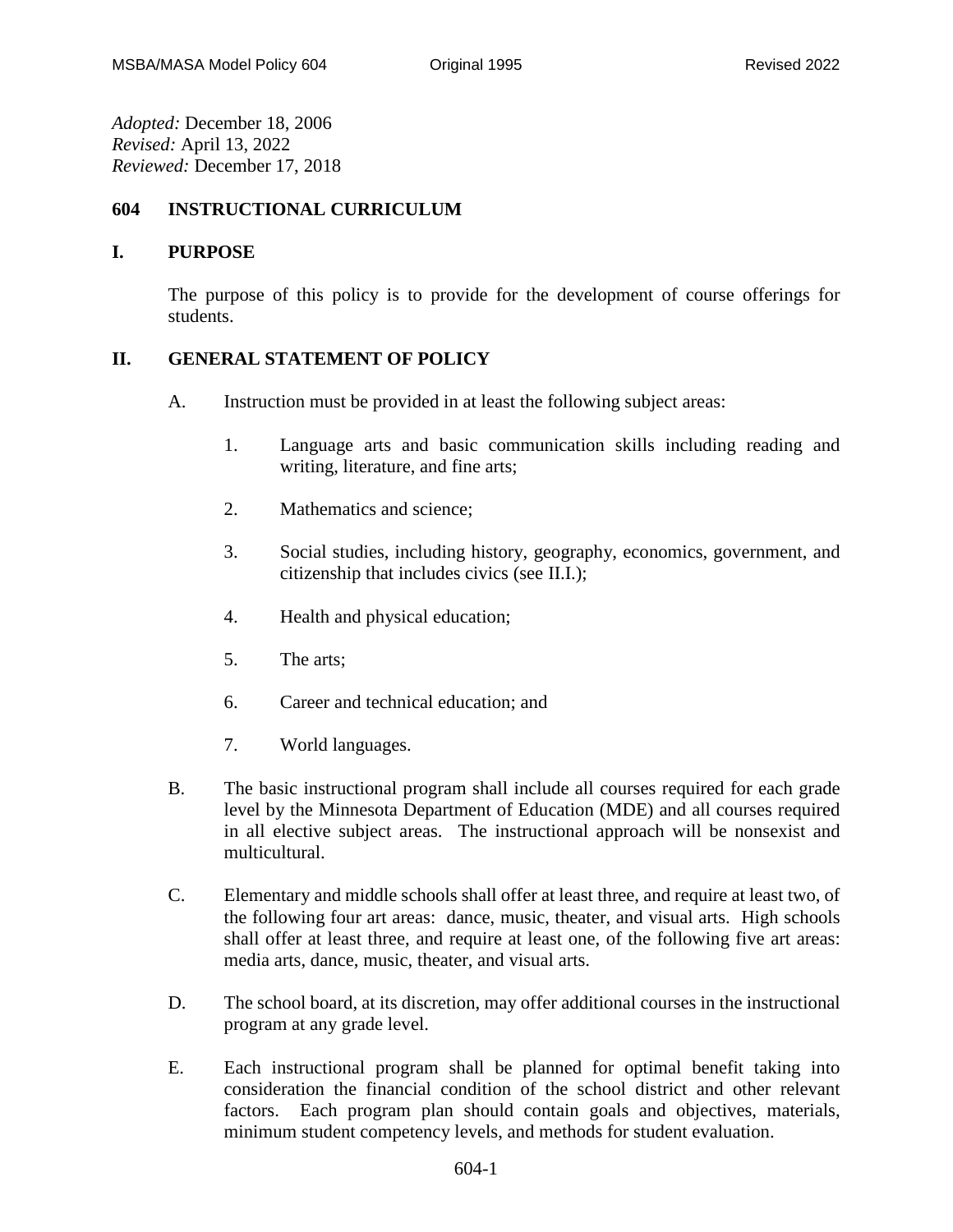- F. The superintendent shall have discretionary authority to develop guidelines and directives to implement school board policy relating to instructional curriculum.
- G. The school district will provide onetime cardiopulmonary resuscitation (CPR) and automatic external defibrillator (AED) instruction as part of its grade 7 to 12 curriculum.
	- 1. In the school district's discretion, training and instruction may result in CPR certification.
	- 2. CPR and AED instruction must include CPR and AED training that have been developed:
		- a. by the American Heart Association or the American Red Cross and incorporate psychomotor skills to support the instruction; or
		- b. using nationally recognized, evidence-based guidelines for CPR and incorporate psychomotor skills to support the instruction. "Psychomotor skills" means hands-on practice to support cognitive learning; it does not mean cognitive-only instruction and training.
	- 3. The school district may use community members such as emergency medical technicians, paramedics, police officers, firefighters, and representatives of the Minnesota Resuscitation Consortium, the American Heart Association, or the American Red Cross, among others, to provide instruction and training.
	- 4. A school administrator may waive this curriculum requirement for a high school transfer student regardless of whether or not the student previously received instruction under this section, an enrolled student absent on the day the instruction occurred under this section, or an eligible student who has a disability.
- H. The school district shall assist all students by no later than grade 9 to explore their educational college and career interests, aptitudes, and aspirations and develop a plan for a smooth and successful transition to postsecondary education or employment. All students' plans must:
	- 1. provide a comprehensive plan to prepare for and complete career and college-ready curriculum by meeting state and local academic standards and developing career and employment-related skills such as team work, collaboration, creativity, communication, critical thinking, and good work habits;
	- 2. emphasize academic rigor and high expectations and inform the student, and the student's parent or guardian if the student is a minor, of the student's achievement level score on the Minnesota Comprehensive Assessments that are administered during high school;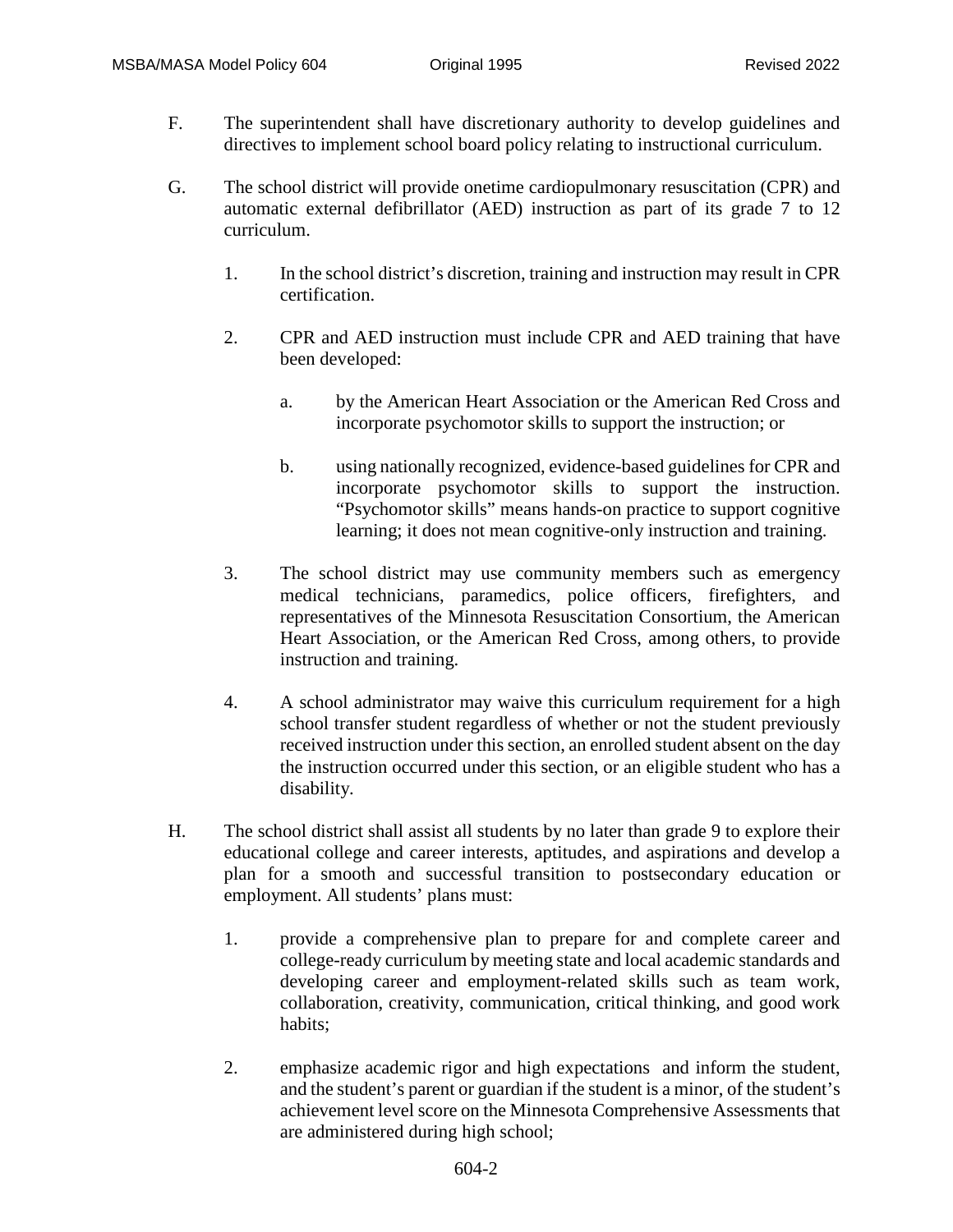- 3. help students identify interests, aptitudes, aspirations, and personal learning styles that may affect their career and college-ready goals and postsecondary education and employment choices;
- 4. set appropriate career and college-ready goals with timelines that identify effective means for achieving those goals;
- 5. help students access education and career options;
- 6. integrate strong academic content into career-focused courses and applied and experiential learning opportunities and integrate relevant careerfocused courses and applied and experiential learning opportunities into strong academic content;
- 7. help identify and access appropriate counseling and other supports and assistance that enable students to complete required coursework, prepare for postsecondary education and careers, and obtain information about postsecondary education costs and eligibility for financial aid and scholarship;
- 8. help identify collaborative partnerships among pre-kindergarten through grade 12 schools, postsecondary institutions, economic development agencies, and local and regional employers that support students' transitions to postsecondary education and employment and provide students with applied and experiential learning opportunities; and
- 9. be reviewed and revised at least annually by the student, the student's parent or guardian, and the school district to ensure that the student's course-taking schedule keeps the student making adequate progress to meet state and local academic standards and high school graduation requirements and with a reasonable chance to succeed with employment or postsecondary education without the need to first complete remedial course work.

The school district may develop grade-level curricula or provide instruction that introduces students to various careers, but must not require any curriculum, instruction, or employment-related activity that obligates an elementary or secondary student to involuntarily select or pursue a career, career interest, employment goals, or related job training.

Educators must possess the knowledge and skills to effectively teach all English learners in their classrooms. School districts must provide appropriate curriculum, targeted materials, professional development opportunities for educators, and sufficient resources to enable English learners to become career and college-ready.

When assisting students in developing a plan for a smooth and successful transition to postsecondary education and employment, school districts must recognize the unique possibilities of each student and ensure that the contents of each student's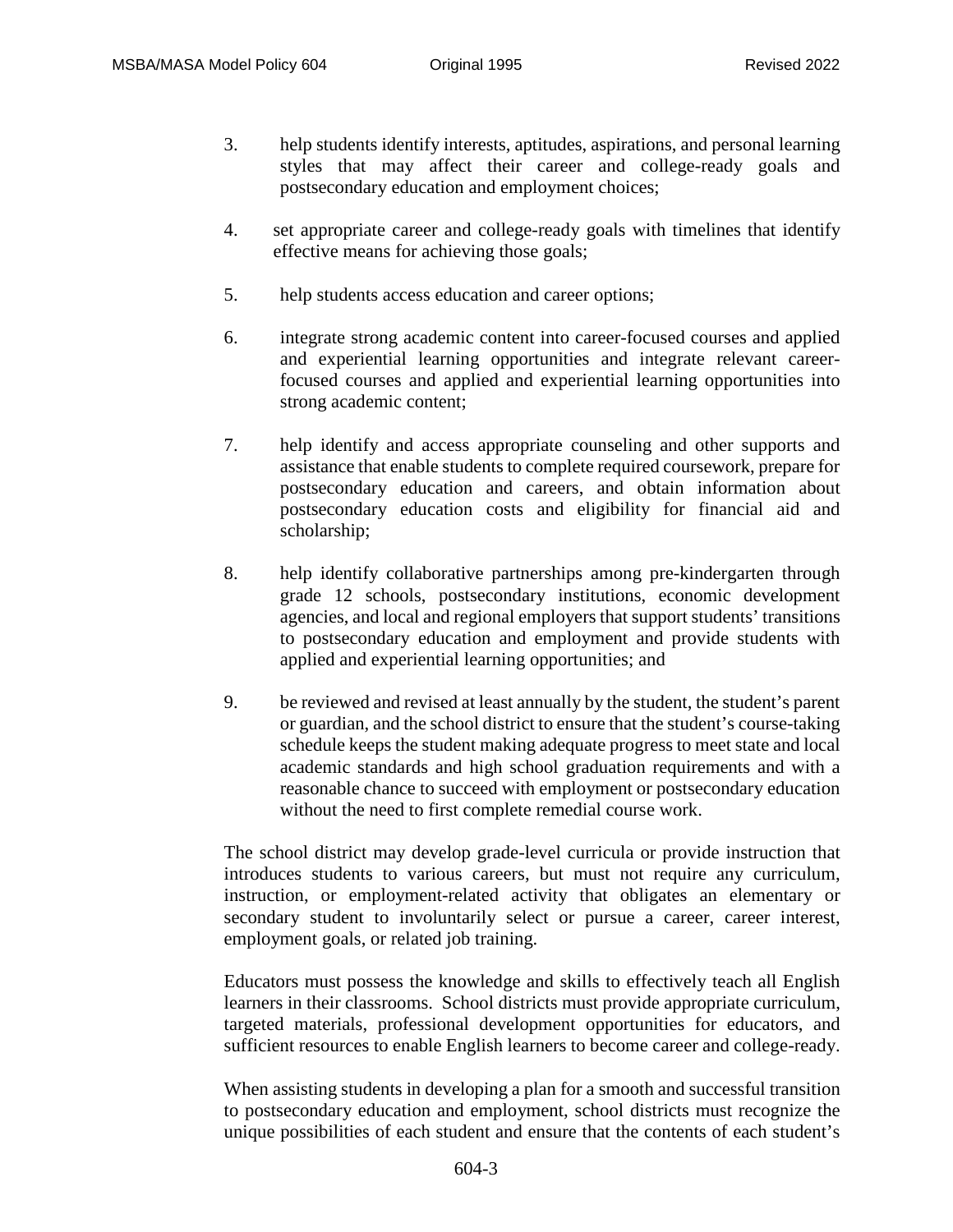plan reflect the student's unique talents, skills, and abilities as the student grows, develops, and learns.

If a student with a disability has an Individualized Education Program (IEP) or standardized written plan that meets the plan components herein, the IEP satisfies the requirement, and no additional transition plan is needed.

Students who do not meet or exceed the Minnesota Academic Standards, as measured by the Minnesota Comprehensive Assessments that are administered during high school, shall be informed that admission to a public school is free and available to any resident under 21 years of age or who meets the requirements of the compulsory attendance law. A student's plan under this provision shall continue while a student is enrolled.

- I. A student enrolled in a public school must correctly answer at least 30 of 50 civics test questions. A school or district may record on a student's transcript that the student answered at least 30 of 50 civics test questions correctly.
	- 1. "Civics test questions" means 50 of the 100 questions that, as of January 1, 2015, United States Citizenship and Immigration Services officers use to select the questions they pose to applicants for naturalization so the applicants can demonstrate their knowledge and understanding of the fundamentals of United States history and government, as required by federal law. The Learning Law and Democracy Foundation, in consultation with Minnesota civics teachers, must select by July 1 each year 50 of the 100 questions under this paragraph to serve as the state's civics test questions for the proximate school year and immediately transmit the 50 selected civics test questions to MDE and to the Legislative Coordinating Commission, which must post the 50 questions it receives on the Minnesota's Legacy website by August 1 of that year.
	- 2. The school district may exempt a student with disabilities from this requirement if the student's IEP team determines the requirement is inappropriate and establishes an alternative requirement.
	- 3. The school district may administer the civics test questions in a language other than English to students who qualify for English learner services.
	- 4. The school district may administer civics test questions as part of the social studies curriculum.
	- 5. The school district must not prevent a student from graduating or deny a student a high school diploma for failing to correctly answer at least 30 of 50 civics test questions.
	- 6. The school district cannot charge a fee related to this requirement.